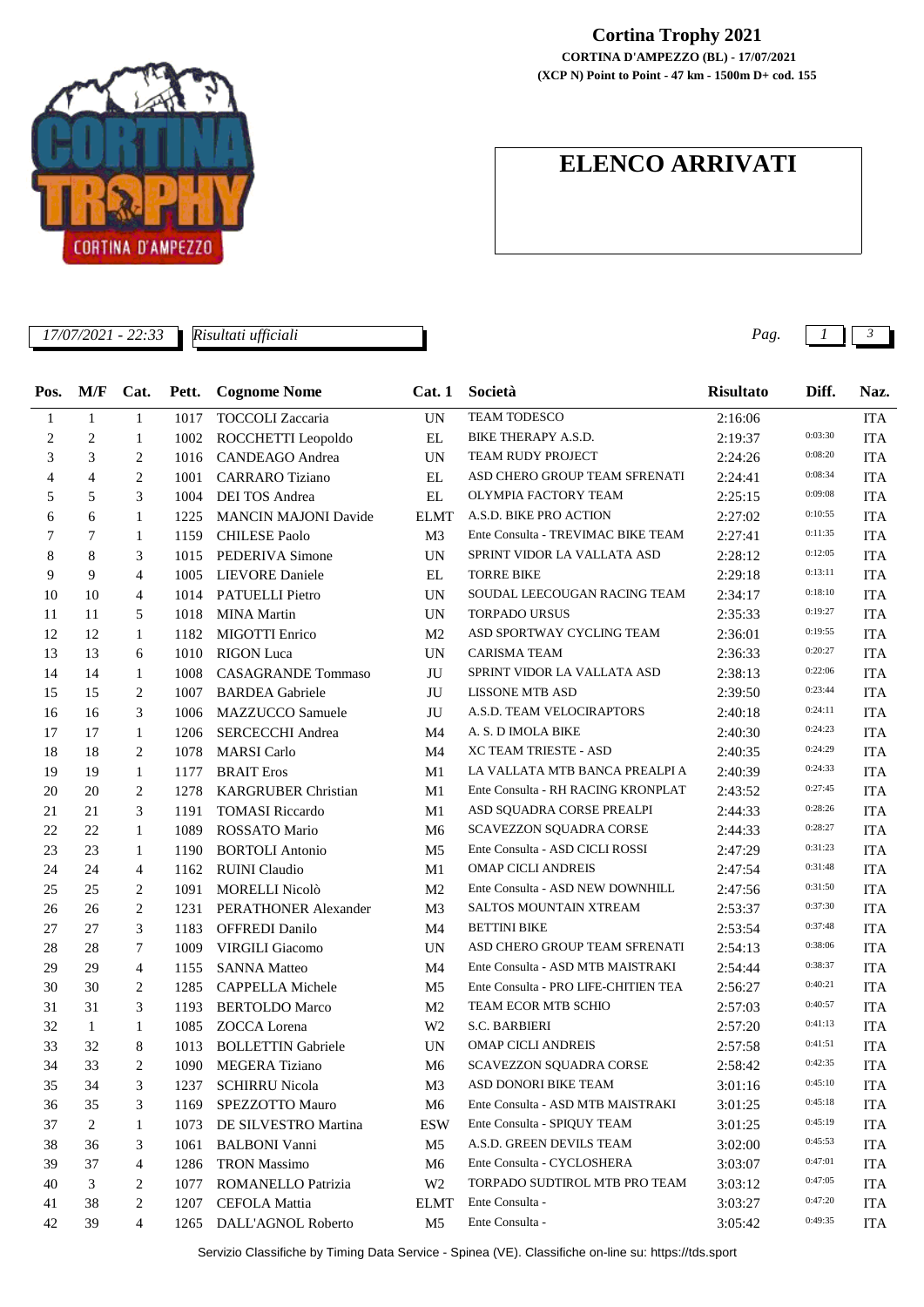*17/07/2021 - 22:33 Pag. 2 3*

*Risultati ufficiali*

| Pos. | M/F            | Cat.           | Pett. | <b>Cognome Nome</b>         | Cat.1          | Società                              | <b>Risultato</b> | Diff.   | Naz.       |
|------|----------------|----------------|-------|-----------------------------|----------------|--------------------------------------|------------------|---------|------------|
| 43   | 40             | 5              | 1052  | <b>MASSERDOTTI Simone</b>   | M4             | Ente Consulta - MBO BIKE CLUB        | 3:06:29          | 0:50:23 | <b>ITA</b> |
| 44   | 41             | 6              | 1202  | <b>MARANI</b> Ezio          | M4             | TEAM OTTAVIO BOTTECCHIA              | 3:08:07          | 0:52:01 | <b>ITA</b> |
| 45   | 42             | 3              | 1250  | <b>TARRONIEli</b>           | <b>ELMT</b>    | Ente Consulta - CASTEL SAN PIETRO T  | 3:08:17          | 0:52:10 | <b>ITA</b> |
| 46   | 43             | 5              | 1087  | <b>ZANARDI Aldo</b>         | M <sub>6</sub> | TORPADO SUDTIROL MTB PRO TEAM        | 3:08:20          | 0:52:14 | <b>ITA</b> |
| 47   | 44             | 7              | 1180  | <b>DELLA MARNA Licio</b>    | M4             | Ente Consulta - MBC TRIESTE          | 3:10:03          | 0:53:57 | <b>ITA</b> |
| 48   | 45             | 4              | 1179  | DE BON Federico             | M <sub>2</sub> | Ente Consulta - ASD NEW DOWNHILL     | 3:10:44          | 0:54:37 | <b>ITA</b> |
| 49   | 46             | 8              | 1271  | <b>BARZI</b> Stefano        | M4             | <b>BIKE CLUB 2000</b>                | 3:12:10          | 0:56:04 | <b>ITA</b> |
| 50   | 47             | 9              | 1272  | <b>ZANOTTI Cristian</b>     | M4             | <b>BECYCLE TEAM</b>                  | 3:12:46          | 0:56:39 | <b>ITA</b> |
| 51   | 48             | 6              | 1226  | <b>ANDREA TISOT Tis</b>     | M6             | S.S.D. PEDALE FELTRINO               | 3:13:34          | 0:57:27 | <b>ITA</b> |
| 52   | 49             | 10             | 1249  | <b>TESSARO</b> Massimo      | M4             | <b>CROCETTA BIKE TEAM</b>            | 3:13:57          | 0:57:50 | <b>ITA</b> |
| 53   | 50             | 5              | 1233  | DORIGUZZI Filippo           | M <sub>2</sub> | Ente Consulta - A.S.D. GUS BIKE TEAM | 3:14:26          | 0:58:19 | <b>ITA</b> |
| 54   | 51             | 7              | 1070  | <b>MAFFONI</b> Cesare       | M6             | Ente Consulta - MBO BIKE CLUB        | 3:14:43          | 0:58:37 | <b>ITA</b> |
| 55   | 52             | 6              | 1227  | <b>AMADIO</b> Andrea        | M <sub>2</sub> | PAVANELLO RACING TEAM                | 3:17:07          | 1:01:01 | <b>ITA</b> |
| 56   | 53             | $\mathbf{1}$   | 1264  | <b>MELCHIORI</b> Amedeo     | M8             | ASD MTB CLUB LA PERLA VERDE          | 3:17:14          | 1:01:08 | <b>ITA</b> |
| 57   | 54             | 2              | 1276  | CIMIOTTI Danilo             | M8             | Ente Consulta - A.S.D. ADVENTURE & B | 3:17:35          | 1:01:29 | <b>ITA</b> |
| 58   | 55             | $\overline{4}$ | 1245  | <b>GANDINI</b> Alessandro   | ELMT           | Ente Consulta -                      | 3:17:50          | 1:01:43 | <b>ITA</b> |
| 59   | 56             | 7              | 1289  | <b>SUSANA Simone</b>        | M <sub>2</sub> | <b>BETTINI BIKE</b>                  | 3:18:12          | 1:02:05 | <b>ITA</b> |
| 60   | 57             | 5              | 1294  | <b>MARTINELLI Francesco</b> | <b>ELMT</b>    | ASD SQUADRA CORSE PREALPI            | 3:19:08          | 1:03:02 | <b>ITA</b> |
|      | 58             | 8              | 1059  | <b>PUIATTI</b> Fiorenzo     | M <sub>6</sub> | ACIDO LATTICO TEAM                   |                  | 1:03:10 | <b>ITA</b> |
| 61   |                |                |       |                             |                | Ente Consulta -                      | 3:19:16          | 1:03:34 |            |
| 62   | 59             | 5              | 1234  | <b>SORAVIA Denis</b>        | M1             | Ente Consulta - REVOLUTION MTB       | 3:19:41          | 1:03:58 | <b>ITA</b> |
| 63   | 60             | 5              | 1197  | <b>BRINA</b> Marco          | M <sub>5</sub> |                                      | 3:20:05          | 1:04:00 | <b>ITA</b> |
| 64   | 61             | 8              | 1092  | DALLA VERDE Pierpaolo       | M <sub>2</sub> | Ente Consulta - TREVIMAC BIKE TEAM   | 3:20:07          | 1:04:06 | <b>ITA</b> |
| 65   | 62             | 9              | 1258  | <b>BONGI</b> Daniel         | M <sub>2</sub> | Ente Consulta - ASD VELO CLUB LUNIG  | 3:20:12          | 1:05:16 | <b>ITA</b> |
| 66   | 63             | 4              | 1221  | <b>FRANZIN Alessio</b>      | M <sub>3</sub> | <b>BIKE CLUB 2000</b>                | 3:21:23          |         | <b>ITA</b> |
| 67   | 64             | 6              | 1184  | <b>TOSSANI</b> Nicola       | M <sub>5</sub> | Ente Consulta - FOLLOWYOURPASSION    | 3:22:31          | 1:06:25 | <b>ITA</b> |
| 68   | 65             | 5              | 1054  | <b>VETTORE Marco</b>        | M <sub>3</sub> | Ente Consulta - MBO BIKE CLUB        | 3:24:17          | 1:08:10 | <b>ITA</b> |
| 69   | 66             | 7              | 1220  | <b>BARISON</b> Denis        | M <sub>5</sub> | <b>G.S. FREETIME</b>                 | 3:24:32          | 1:08:26 | <b>ITA</b> |
| 70   | 67             | 10             | 1181  | <b>DAEMS</b> Joris          | M <sub>2</sub> | Ente Consulta -                      | 3:24:57          | 1:08:50 | <b>BEL</b> |
| 71   | 68             | 11             | 1158  | <b>CHIAVELLI Guido</b>      | M4             | MRT CYCLING CLUB                     | 3:24:57          | 1:08:50 | <b>ITA</b> |
| 72   | 69             | 6              | 1275  | <b>BONETTI Alberto</b>      | M <sub>3</sub> | Ente Consulta - A.S.D. ADVENTURE & B | 3:25:22          | 1:09:15 | <b>ITA</b> |
| 73   | $\overline{4}$ | $\mathbf{1}$   | 1081  | <b>TOSADORI</b> Orietta     | W3             | <b>SILDOM GARDA</b>                  | 3:26:53          | 1:10:47 | <b>ITA</b> |
| 74   | 70             | 12             | 1235  | <b>MURO</b> Maurizio        | M4             | <b>ROCK &amp; ROAD BIKE FRT</b>      | 3:26:59          | 1:10:53 | <b>ITA</b> |
| 75   | 71             | 1              | 1053  | <b>SIGNORONI Claudio</b>    | M7             | Ente Consulta - MBO BIKE CLUB        | 3:27:24          | 1:11:18 | <b>ITA</b> |
| 76   | 72             | 9              | 1195  | FACCIO Giacinto             | M6             | Ente Consulta - ASD TEAM EXECUTIVE   | 3:28:32          | 1:12:26 | <b>ITA</b> |
| 77   | 73             | 11             | 1166  | DI LORENZO Enrico           | M <sub>2</sub> | Ente Consulta - ASD ROLLING RIDERS   | 3:29:00          | 1:12:54 | <b>ITA</b> |
| 78   | 74             | 7              | 1071  | <b>BENVENUTI Patrick</b>    | M3             | <b>TORPADO URSUS</b>                 | 3:30:28          | 1:14:21 | <b>ITA</b> |
| 79   | 75             | 10             | 1165  | <b>CAIOLI</b> Giuseppe      | M6             | Ente Consulta - POLISPORTIVA EVER G  | 3:30:58          | 1:14:51 | <b>ITA</b> |
| 80   | 76             | 6              | 1067  | PARRELLA Alfonso            | M1             | Ente Consulta - ASD CLUB COLLI EUGA  | 3:32:00          | 1:15:53 | <b>ITA</b> |
| 81   | 77             | 8              | 1217  | SALVADORETTI Andrea         | M <sub>5</sub> | <b>BIKE CLUB 2000</b>                | 3:33:21          | 1:17:15 | <b>ITA</b> |
| 82   | 78             | 7              | 1248  | <b>DALLE VEDOVE Simone</b>  | M1             | Ente Consulta - A.S.D. GUS BIKE TEAM | 3:33:57          | 1:17:51 | <b>ITA</b> |
| 83   | 79             | 12             | 1088  | <b>GRANDI</b> Samuele       | M <sub>2</sub> | A. S. D IMOLA BIKE                   | 3:34:02          | 1:17:56 | <b>ITA</b> |
| 84   | 80             | 8              | 1288  | <b>ZANIN Mauro</b>          | M <sub>3</sub> | Ente Consulta - A.S.D. G.S. EUROVELO | 3:34:14          | 1:18:07 | <b>ITA</b> |
| 85   | 81             | 13             | 1160  | <b>INTROVIGNE Stefano</b>   | M4             | LA VALLATA MTB BANCA PREALPI A       | 3:35:20          | 1:19:13 | <b>ITA</b> |
| 86   | 82             | 11             | 1057  | <b>ZAMPIERI Claudio</b>     | M6             | Ente Consulta - ASD CALCIO SOCCHER   | 3:35:20          | 1:19:13 | <b>ITA</b> |
| 87   | 83             | 3              | 1241  | <b>FERRI Mauro</b>          | M8             | Ente Consulta - BAMBANA BIKE         | 3:37:19          | 1:21:13 | <b>ITA</b> |
| 88   | 84             | 12             | 1170  | PEROSA Franco               | M6             | Ente Consulta - MTB ZERO ASFALTO     | 3:37:20          | 1:21:14 | <b>ITA</b> |
| 89   | 85             | 8              | 1211  | <b>LAIN Mirko</b>           | M1             | WILD WIND TEAM                       | 3:37:25          | 1:21:19 | <b>ITA</b> |
| 90   | 5              | 1              | 1051  | <b>FAZIANI</b> Denise       | W1             | Ente Consulta - TEAM PASSION FAENTI  | 3:39:24          | 1:23:17 | <b>ITA</b> |
| 91   | 86             | 14             | 1171  | FAGOTTO Alessandro          | M4             | Ente Consulta - AVIS GLS             | 3:39:26          | 1:23:20 | <b>ITA</b> |
| 92   | 87             | 9              | 1064  | CAPPELLARI Roberto          | M5             | Ente Consulta - ASD CICLI ROSSI      | 3:40:00          | 1:23:54 | <b>ITA</b> |
| 93   | 6              | 2              | 1084  | DISARÒ Alessandra           | <b>ESW</b>     | Ente Consulta - ASD G.C. BICIVERDE   | 3:40:38          | 1:24:31 | <b>ITA</b> |
| 94   | 88             | 10             | 1228  | <b>FASCINA Carlo</b>        | M5             | Ente Consulta - MTB TEAM NOALE       | 3:41:54          | 1:25:48 | <b>ITA</b> |
| 95   | 89             | 9              | 1172  | <b>MASIERO</b> Andrea       | M1             | Ente Consulta - MTB TEAM NOALE       | 3:42:05          | 1:25:58 | <b>ITA</b> |
| 96   | 90             | 15             | 1277  | <b>SOMMACAL Denis</b>       | M4             | Ente Consulta - A.S.D. ADVENTURE & B |                  | 1:26:09 | <b>ITA</b> |
|      |                |                |       |                             |                | Ente Consulta - ASD NEW DOWNHILL     | 3:42:15          | 1:26:15 |            |
| 97   | 91             | 11             | 1253  | GUIDA Gianni                | M5             |                                      | 3:42:22          | 1:26:20 | <b>ITA</b> |
| 98   | 92             | 9              | 1176  | <b>MARZARO</b> Alex         | M3             | Ente Consulta - MTB TEAM NOALE       | 3:42:26          | 1:26:58 | <b>ITA</b> |
| 99   | 93             | 4              | 1262  | <b>SANTORUM Enzo</b>        | M8             | Ente Consulta - CICLI PEDERZOLLI ELI | 3:43:05          |         | <b>ITA</b> |